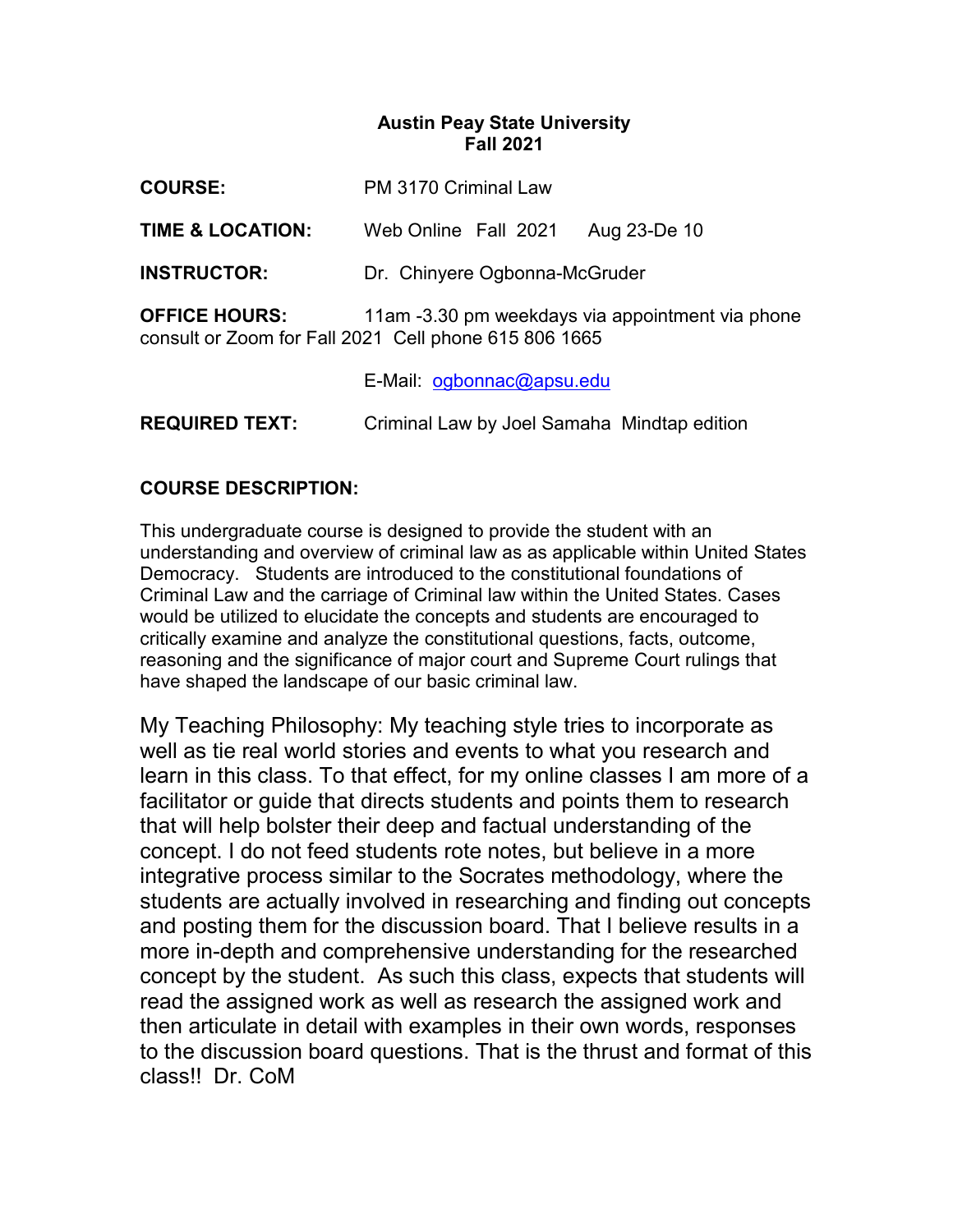# **COURSE OBJECTIVES:**

By the end of this course students should be familiar with what constitutes Criminal Law, constitutional limits on criminal law, General Principles of criminal liability, defenses to criminal Liability as well as what constitutes inchoate crimes and murder and manslaughter. There will also be a focus on discussions pertaining to substantive issues relating to criminal law. Students will be expected to critically analyze and develop broader understanding of specific Court cases pertaining to issues of criminal law.

## **GENERAL EDUCATION GOALS:**

In addition to the objectives discussed above, the more general goals of this course are to provide the student with the tools with which to develop his or her own potential and abilities.

- 1. This course will help to develop the student's analytical thinking capabilities by applying theories and concepts to American state and federal legal systems. Questions that beg for well reasoned and analyzed answers will also be utilized.
- 2. The student's literacy skills will be enhanced through assigned readings, class discussions, and examinations.
- 3. This course utilizes historical perspective to help students understand the evolutionary development of Criminal Law within the United States.
- 4. This course should be useful in increasing the student's awareness of the laws as well as rights and liberties granted by the constitution and specific Supreme Court interpretations of these rights.
- 5. This course will prepare the student for more advanced studies in criminal justice, law and political science.

Student responsibilities:

Students are expected to read the chapters assigned for discussion (which are posted on the discussion board) as well as research the concepts and make sure to post for all discussion board as well as take the quizzes and texts. It is the responsibility of the student to inform the professor if they don't understand the chapter or concept such that it can be elaborated on. There will be no rote notes for the class, students are expected to develop their deductive reasoning and critical thinking skills by reading, researching concepts and being able to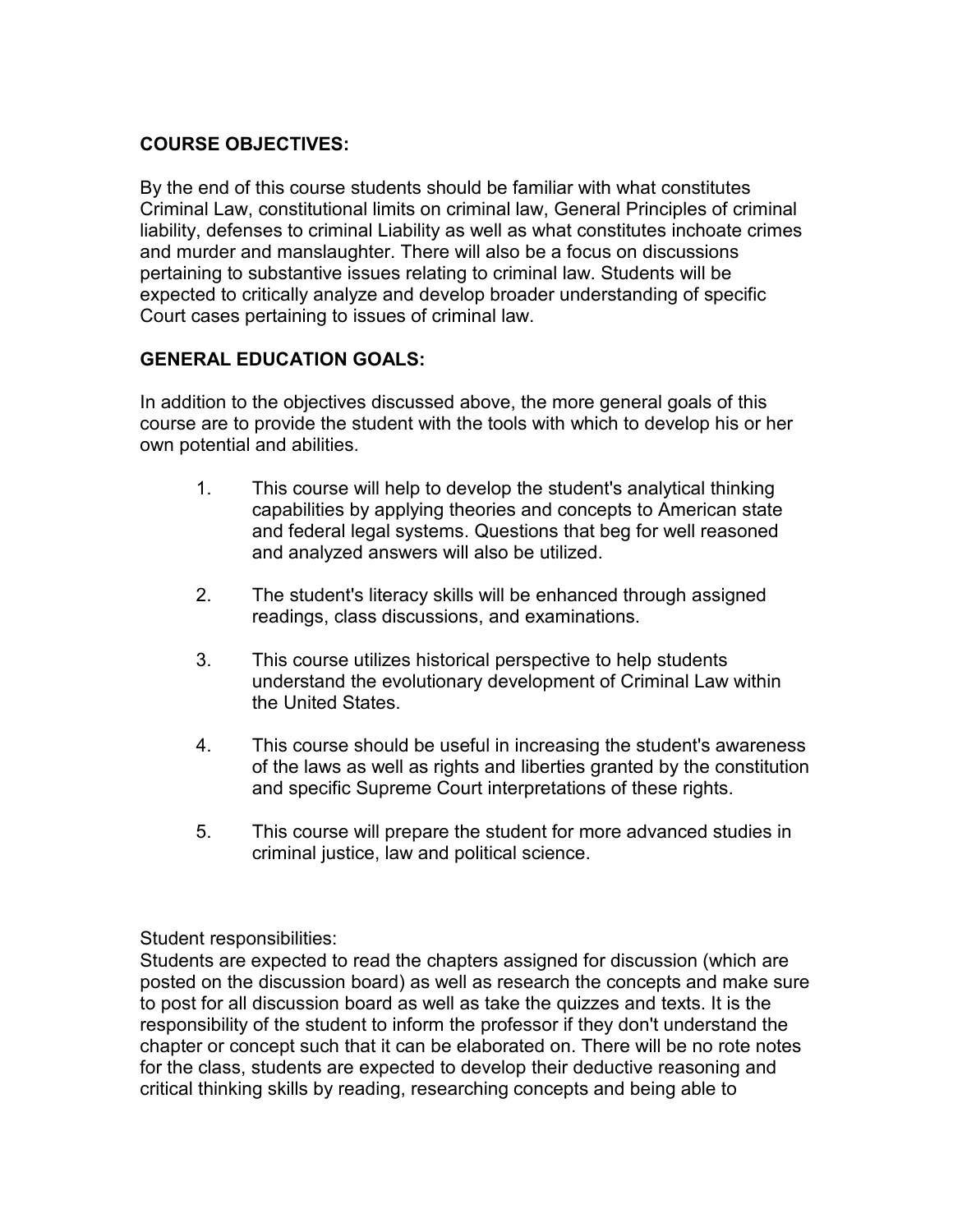articulate what they learnt from their reading and research via their detailed posts on the discussion board. I will utilize scheduled Zoom meetings which students are expected to attend, whereby I will go over some of the concepts, but I do not believe in rote note taking and as such notes or power points are not utilized. The class discussion board posts, quizzes and tests, will be based on the assumption that the students read the assigned readings. Any student that might have a condition that could affect his/her academic performance in this class is advised to contact disability services at 931-221-6230.

Students may also meet with Ms. Nancy Gibson at the library if they need help with finding referred articles for their research panel or project. Ms. Gibson's contact info: Phone: (931) 221-6166 Fax: (931) 221-7296 Email: [gibsonn](mailto:gibsonn@apsu.edu) Office: Library 217

There is no minimum technology requirements in this class, so long as a student has access to a laptop. In the case that a student does not have a laptop, they can use the APSU library for their outside research for their research including the research for the panel and project research

Policy on Minors:

.

Minors (any non-student under the age of 18) accompanying staff, faculty or visitors on campus are not permitted in the classroom.

Service Animals in the classroom:

Please consult Policy 3.007, Animals on Campus for appropriate situations allowing service animals in the classroom.

Students with Disabilities: Austin Peay State University abides by Section 504 of the Rehabilitation Act of 1973, which stipulates that no student shall be denied the benefits of an education "solely by reason of a handicap." Disabilities covered by law include, but are not limited to, learning disabilities, hearing, sight, or mobility impairments. If you have a documented disability that may have some impact on your work in this class and for which you may require reasonable accommodations, communicate with me or Office of Disabilities Services in Morgan University Center 114 on the Clarksville Campus, 931-221-6230, disabilityservices@apsu.edu, so that reasonable accommodations may be arranged.

Schedule of Postings for the session

Note the below links are also in content and are provided for students as resources. And do remember to contact the Office of Disability Services (listed below) if you needed accommodations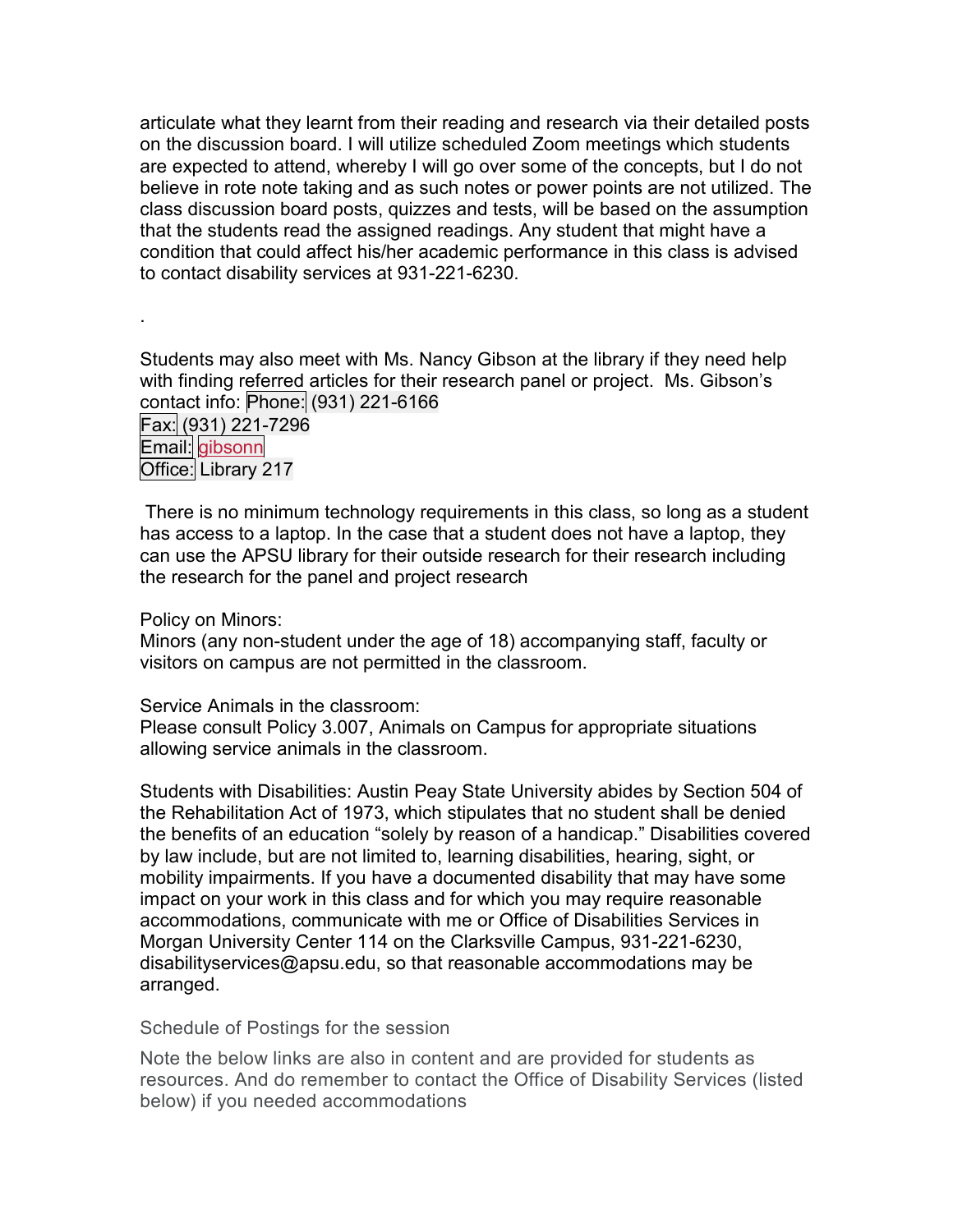D2L [Student](http://www.apsu.edu/online/student-d2l-help) Help

The IT Help [Desk:](https://govstech.apsu.edu/) 931-221-HELP (for OneStop, email, or general computer issues) D2L [Help:](http://www.apsu.edu/online/technical-support/index.php) 931-221-6625 (available from 8 to 4:30 whenever the university is

open)

Student [Counseling Services:](http://www.apsu.edu/counseling/) 931-221-6162

[Disability](http://www.apsu.edu/disability/) Services: 931-221-6230 or 931-221-6278 (TTY)

[APSU Tutoring Services:](http://www.apsu.edu/asc/) 931-221-6550

[TRiO](http://www.apsu.edu/sss/) SSS: Free academic assistance. Contact us for more information about our program: 931-221-6142 (call), 931-368-TRIO (text), or [triosss@apsu.edu](mailto:triosss@apsu.edu) (e-mail)

**[TurnItIn](http://turnitin.com/static/index.php)** 

# **GRADING/EVALUATION SYSTEM**

**NOTE: I DO UTILIZE THE FA AND FN for grading purposes. FA when a student fails the class because they failed to post one or more of the required essay/exam for the class nor take any of the tests/exams/quizzes/assignment if applicable by the deadline. This is very important for the university records and for those in the military, note that the military will not pay for an FA or FN, so it would behoove you, to attend if you are in the class. Please do not ask me to change an FA or FN after the fact that is after the class is over. Thanks**

Grades will be determined by the 7 Mindtap chapter modules. Each module comprises of short essay, critical thinking exercise and quiz. Students will earn a total of 100 points for the class. The professor expects that student submissions for the assignments will be the student's own. For general idea about the level of expectations for applicable exam or essay see the Rubric utilized for grading the discussion board posts. Follow that level of expectations. The modules comprising of the assignments/quizzes \discussion essays, will be worth a total of 100% of the student's final. Assignments will not be accepted after due date. Grades will be assigned as follows: A=90%-100%; B=80%-89%; C=70%-79%; D=60%-69%; and F=59% or below.

There will be no make-up assignment/quizzes etc. There might be bonus points for zoom meeting attendance. Attendance is not mandatory, but nonattendance will not garner the bonus points, which is an extra point in addition to the 100% that can be earned by a student.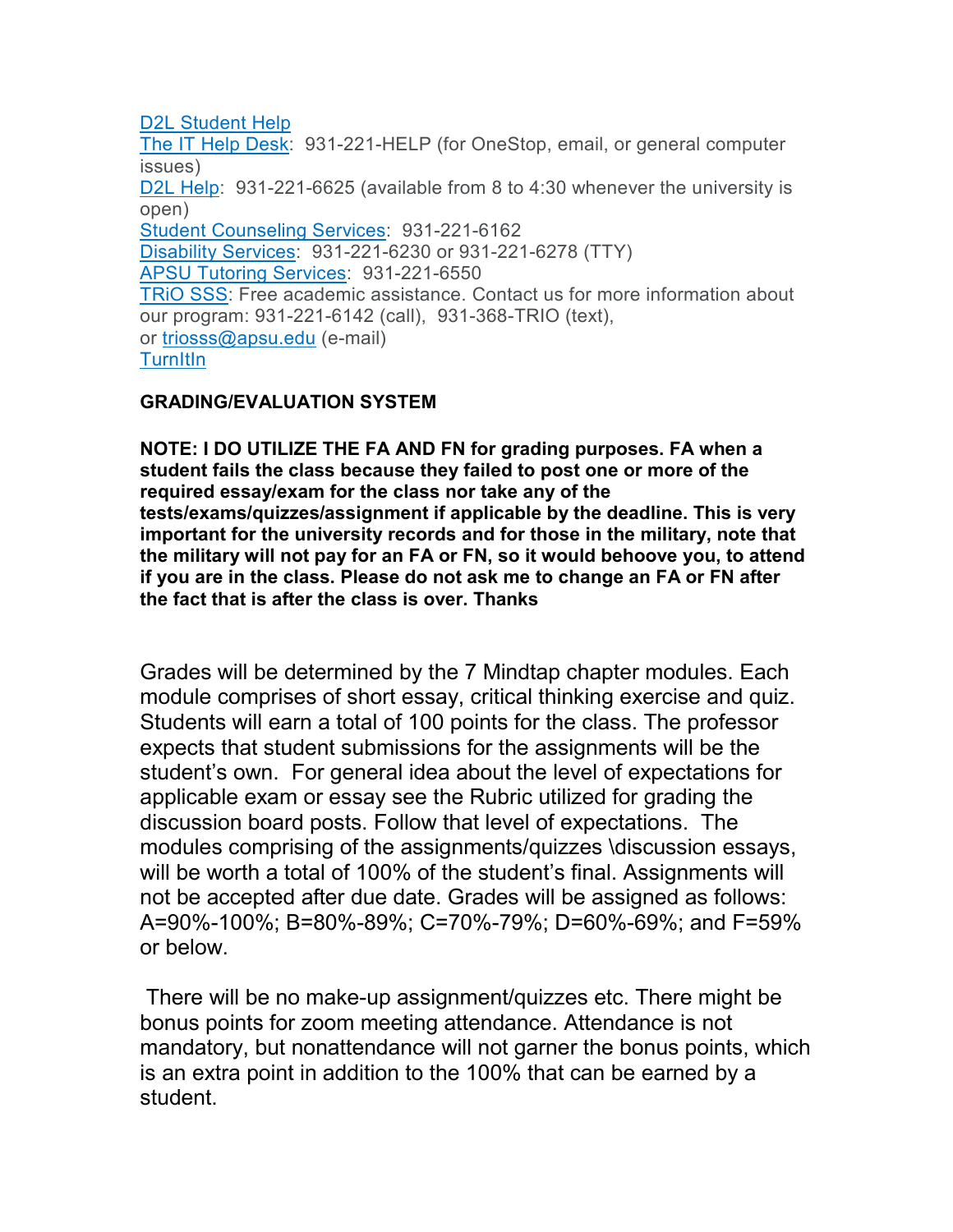SCHEDULE OF LECTURES, READINGS, AND ASSIGNMENTS: The semester Schedule of assignments can be seen on mindtap within the content section of D2L as well as the deadlines.

Semester or classes end Dec 10 2021.

**Please note this clearly: Submissions after the stipulated deadlines will not be accepted. Except with documented legal note. So please do not email me, asking me to make an exception for you, if you forgot to post or got too busy (that will be preferential treatment). All the assignments are open to you all from the first day of the session that is August 23. So that is more than enough time to complete the assignments with staggered deadlines, no excuses. Students are expected to do their assignments early, within the generous staggered deadlines provided. If a student is sick with covid for the whole duration of a particular assignment, then the deadline for that student will be extended for a day (after they confirm they are capable of taking the module) with a legal note.** 

COVID-19 Syllabus Supplement – UPDATED AUGUST 10, 2021

In accordance with CDC guidelines for higher education, as of August 11, 2021, regardless vaccination status, masks are required in any of the university's indoor facilities except for private offices, individual study/practice rooms, and residence hall rooms. Social distancing is not required. Vaccination is strongly encouraged and readily available, including at APSU's Boyd Health Services. Contact them at (931) 221-7107.

If any student tests positive for COVID-19, or if an unvaccinated student is exposed to someone who has tested positive, that student must submit the COVID-19 Self-Reporting Form. Any student exhibiting symptoms of COVID-19 should seek a test, must fill out the COVID-19 Self-Reporting Form, and should not attend in-person classes while symptomatic. Visit the APSU Coronavirus Dashboard webpage for more information.

# **GENERAL GRADING RUBRIC FOR DISCUSSION BOARDs & ESSAYS (when applicable)**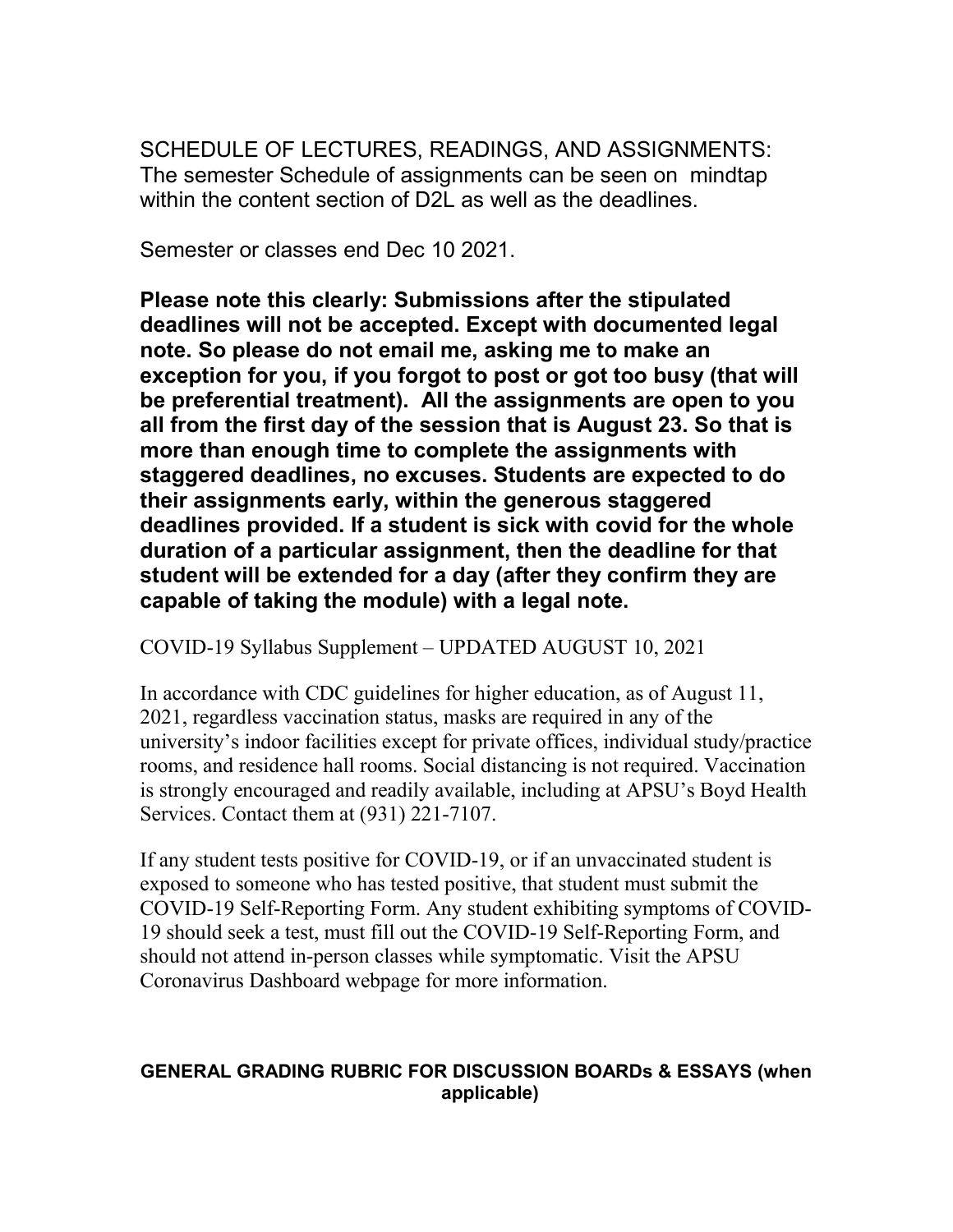#### **Assignmen t Rubric Under Graduate Level EXEMPLARY ACCOMPLISHE DEVELOPING LEVEL (A) 4 D LEVEL (B) 3 LEVEL (C) 2 BEGINNING LEVEL (D) 1 SYNTHESIS**|Student exhibits |Establishes a  $\overline{\mathsf{OF}}$ **KNOWLED GE (FOCUS/TH** assignment. Th the **ESIS**) a defined and clear understanding of the esis is clearly defined and well demonstrates constructed to help guide the reader throughout the assignment. St udent builds upon the thesis of the assignment with assignment. welldocumented and exceptional supporting facts, figures, and/or statements. good comprehension of topic and in the building of thesis. Student an effective presentation of thesis, with most $\sharp$ to guide the support statements helping to support the key focus of Student exhibits Exhibits a a basic understanding of understanding the intended assignment, but assignment. R the thesis is not fully supported throughout the assignment. Wh the thesis and ile thesis helps development of the assignment, the reader may have some difficulty in seeing linkages between thoughts. While focus of the student has included a few supporting facts and statements, this has limited the quality of the  $\vert$ or statements. assignment. limited of the eader is unable to follow the logic used for development of key themes. Introd uction of thesis is not clearly evident, and reader must look deeper to discover the writer. Student' s writing is weak in the inclusion of supporting facts **FOUNDATI** Student **ON OF KNOW LEDGE** demonstrates proficient command of the matter in subject matter in assignment. St the assignment. As above average signment shows ability in relating material. Where <sub>l</sub>vague or an impressive level of depth of in examples student's ability given. Details to relate course and facts Student exhibits The assignment Student tries to above average usage of subject <mark>student has a</mark> udent provides course content reveals that the general, fundamental understanding of details. Assign the course as, there are areas of some concerning in the segments. Stu linkages explain some concepts, but overlooks critical ment appears incomplete in various dent presents

#### **Student Level Writing Assignment Rubric**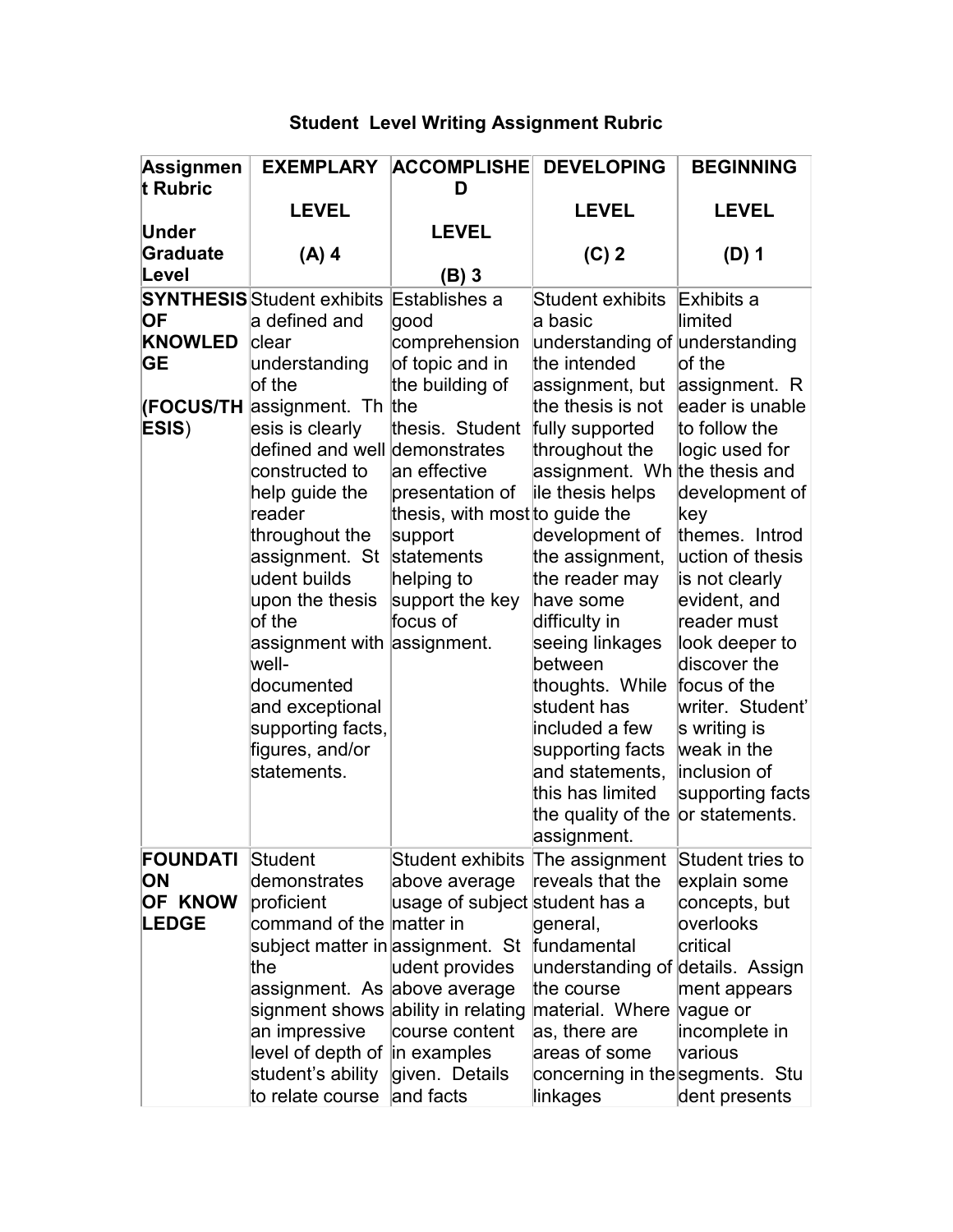|                  | content to                      | presented                         | provided                       | concepts in                       |
|------------------|---------------------------------|-----------------------------------|--------------------------------|-----------------------------------|
|                  | practical                       | provide an                        | between facts                  | isolation, and                    |
|                  | examples and                    | adequate                          | and supporting                 | does not                          |
|                  | applications. St                | presentation of                   | statements. Stu                | perceive to                       |
|                  | udent provides                  | student's current dent generally  |                                | have a logical                    |
|                  | comprehensive                   | level of subject                  | explains                       | sequencing of                     |
|                  | analysis of                     | matter                            | concepts, but                  | ideas.                            |
|                  | details, facts,                 | knowledge.                        | only meets the                 |                                   |
|                  | and concepts in                 |                                   | minimum                        |                                   |
|                  | a logical                       |                                   | requirements in                |                                   |
|                  | sequence.                       |                                   | this area.                     |                                   |
| <b>APPLICATI</b> | Student                         | <b>Student exhibits</b>           | Student takes a                | Student                           |
| <b>ON OF</b>     | demonstrates a                  | a good                            | common,                        | demonstrates                      |
| <b>KNOWLED</b>   | higher-level of                 | command of                        | conventional                   | beginning                         |
| GE               | critical thinking               | critical thinking                 | approach in                    | understanding                     |
| <b>CRITICAL</b>  | necessary for                   | skills in the                     | guiding the                    | of key                            |
| <b>THINKING</b>  | graduate level                  | presentation of                   | reader through                 | concepts, but                     |
| <b>SKILLS)</b>   | work. Learner                   | material and                      | various linkages               | overlooks                         |
|                  | provides a                      | supporting                        | and connections                | critical                          |
|                  | strategic                       | statements. Ass presented in      |                                | details. Learne                   |
|                  | approach in                     | ignment                           | assignment. Ho                 | r is unable to                    |
|                  | presenting                      | demonstrates                      | wever, student                 | apply                             |
|                  | examples of                     | the student's                     | presents a                     | information in a                  |
|                  | problem solving                 |                                   | limited                        |                                   |
|                  | or critical                     | above average<br>use of relating  |                                | problem-solving<br>fashion. Stude |
|                  |                                 |                                   | perspective on                 |                                   |
|                  | thinking, while                 | concepts by                       | key concepts                   | nt presents                       |
|                  | drawing logical<br>conclusions  | using a variety<br>of             | throughout                     | confusing                         |
|                  |                                 |                                   | assignment. Stu statements and |                                   |
|                  | which are not                   | factors. Overall, dent appears to |                                | facts in                          |
|                  | immediately                     | student provides have problems    |                                | assignment. N                     |
|                  | obvious. Stude                  | adequate                          | applying                       | o evidence or                     |
|                  | nt provides well- conclusions,  |                                   | information in a               | little semblance                  |
|                  | supported ideas with 2 or fewer |                                   | problem-solving                | of critical                       |
|                  | and reflection                  | errors.                           | manner.                        | thinking skills.                  |
|                  | with a variety of               |                                   |                                |                                   |
|                  | current and/or                  |                                   |                                |                                   |
|                  | world views in                  |                                   |                                |                                   |
|                  | the                             |                                   |                                |                                   |
|                  | assignment. St                  |                                   |                                |                                   |
|                  | udent presents                  |                                   |                                |                                   |
|                  | a genuine                       |                                   |                                |                                   |
|                  | intellectual                    |                                   |                                |                                   |
|                  | development of                  |                                   |                                |                                   |
|                  | ideas                           |                                   |                                |                                   |
|                  | throughout                      |                                   |                                |                                   |
|                  | assignment.                     |                                   |                                |                                   |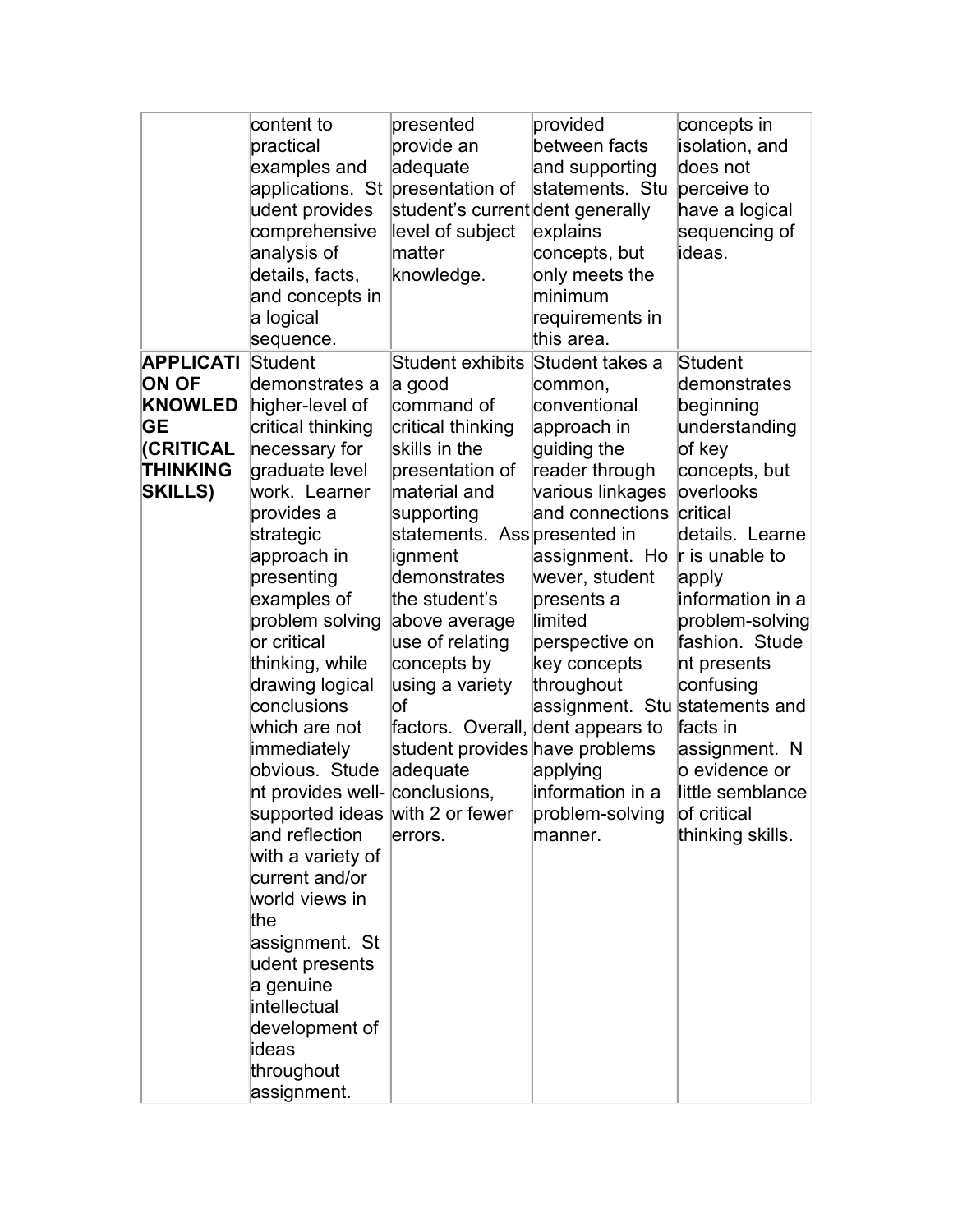| <b>ORGANIZA Student</b>      |                                 | Student explains Learner applies |                                    | Assignment       |
|------------------------------|---------------------------------|----------------------------------|------------------------------------|------------------|
| <b>TION OF</b>               | thoroughly                      | the majority of                  | some points and reveals            |                  |
| <b>IDEAS/FOR</b> understands |                                 | points and                       | concepts                           | formatting       |
| <b>MAT</b>                   | and excels in                   | concepts in the                  | incorrectly. Stud errors and a     |                  |
|                              | explaining all                  | assignment. Le                   | lent uses a                        | lack of          |
|                              | major                           | larner                           | variety of                         | organization. S  |
|                              | points. An                      | demonstrates a                   | formatting styles, tudent presents |                  |
|                              | original, unique,               | good skill level                 | with some                          | an incomplete    |
|                              | and/or                          | in formatting                    | inconsistencies                    | attempt to       |
|                              | imaginative                     | and organizing                   | throughout the                     | provide          |
|                              | approach to                     | material in                      | paper. Assignm                     | linkages or      |
|                              | overall ideas,                  | assignment. St                   | ent does not                       | explanation of   |
|                              | concepts, and                   | udent presents                   | have a                             | key terms.       |
|                              | findings is                     | an above                         | continuous                         |                  |
|                              | presented. Ove average level of |                                  | pattern of logical                 |                  |
|                              | rall format of                  | preparedness,                    | sequencing.                        |                  |
|                              | assignment                      | with few                         |                                    |                  |
|                              | includes an                     | formatting                       |                                    |                  |
|                              | appropriate                     | errors.                          |                                    |                  |
|                              | introduction (or                |                                  |                                    |                  |
|                              | abstract), well-                |                                  |                                    |                  |
|                              | developed                       |                                  |                                    |                  |
|                              | paragraphs, and                 |                                  |                                    |                  |
|                              | conclusion. Fini                |                                  |                                    |                  |
|                              | shed                            |                                  |                                    |                  |
|                              | assignment                      |                                  |                                    |                  |
|                              | demonstrates                    |                                  |                                    |                  |
|                              | student's ability               |                                  |                                    |                  |
|                              | to plan and                     |                                  |                                    |                  |
|                              | organize                        |                                  |                                    |                  |
|                              | ∣research in a                  |                                  |                                    |                  |
|                              | logical                         |                                  |                                    |                  |
|                              | sequence.                       |                                  |                                    |                  |
| <b>WRITING</b>               | Student                         | Student                          | Assignment                         | Topics,          |
| <b>SKILL</b>                 | demonstrates                    | provides an                      | reflects basic                     | concepts, and    |
|                              | an excellent                    | effective display                | writing and                        | ideas are not    |
|                              | command of                      | of good writing                  | grammar,                           | coherently       |
|                              | grammar, as                     | land                             | but with more                      | discussed or     |
|                              | well as presents                | grammar. Assig than 5            |                                    | expressed in     |
|                              | research in a                   | nment reflects                   | errors. Key                        | assignments.     |
|                              | clear and                       | student's ability                | terms and                          | Student's        |
|                              | concise writing                 | to select                        | concepts are                       | writing style is |
|                              | style. Presents                 | appropriate                      | somewhat vague weak and            |                  |
|                              | a thorough,                     | word usage and                   | and not                            | needs            |
|                              | extensive                       | presents an                      | completely                         | improvement,     |
|                              | understanding                   | above-average                    | explained by                       | along with       |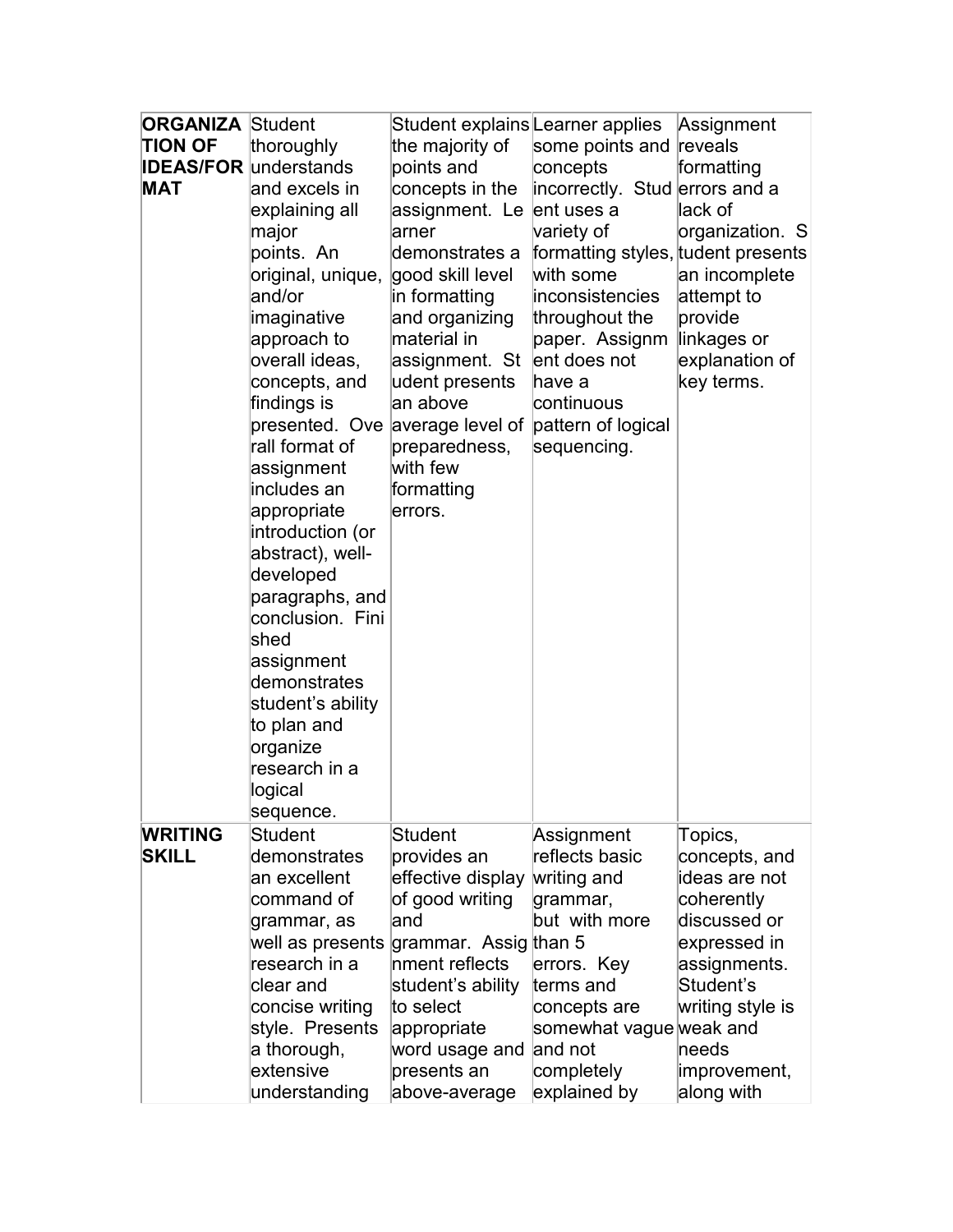|                                                                                                                             | of word<br>usage. Student<br>excels in the<br>selection and<br>development of<br>a well- planned<br>research<br>assignment. As errors. Student<br>signment is<br>error-free and<br>reflects<br>student's ability<br>to prepare<br>graduate-level<br>writing for<br>possible<br>publication in a<br>peer-reviewed<br>(refereed)<br>journal.                                                                                               | presentation of<br>a given topic or<br>issue. Assignm<br>ent appears to<br>be well written<br>with no more<br>than 3-5<br>provides a good basic<br>covers the<br>above-minimal<br>requirements.                                                                                                             | student. Student numerous<br>uses a basic<br>vocabulary in<br>assignment. Stu ment lacks<br>dent's writing<br>ability is<br>average, but<br>demonstrates a<br>final product that∣understanding of review and<br>the subject<br>matter.                                                                                                                                                                                             | proofreading<br>errors. Assign<br>clarity,<br>consistency,<br>land<br>correctness. St<br>udent needs to<br>revise<br>assignment.                                                                                                                                                                                          |
|-----------------------------------------------------------------------------------------------------------------------------|------------------------------------------------------------------------------------------------------------------------------------------------------------------------------------------------------------------------------------------------------------------------------------------------------------------------------------------------------------------------------------------------------------------------------------------|-------------------------------------------------------------------------------------------------------------------------------------------------------------------------------------------------------------------------------------------------------------------------------------------------------------|------------------------------------------------------------------------------------------------------------------------------------------------------------------------------------------------------------------------------------------------------------------------------------------------------------------------------------------------------------------------------------------------------------------------------------|---------------------------------------------------------------------------------------------------------------------------------------------------------------------------------------------------------------------------------------------------------------------------------------------------------------------------|
| <b>USE OF</b><br><b>COMPUTE</b><br>$\mathsf R$<br><b>TECHNOLO</b> formatted<br><b>GY/</b><br><b>APPLICATI</b><br><b>ONS</b> | <b>Student</b><br>provides a high-<br>caliber,<br>assignment.<br>Learner exhibits with less than 3<br>excellent use of<br>computer<br>technology in<br>the development computer<br>of<br>assignment. Qu format<br>ality and<br>of stated<br>references<br>demonstrate the uses at least<br>student's ability<br>to use<br>technology to<br>conduct<br>applicable<br>research. Given assignment.<br>assignment<br>includes<br>appropriate | Assignment<br>presents an<br>above-average<br>luse of<br>errors. Students assignment<br>has a good<br>command of<br>applications to<br>information<br>appropriateness and/or figures in used in<br>an appropriate<br>format. Student<br>two types of<br>computer<br>applications to<br>produce a<br>quality | Student<br>demonstrates a<br>basic knowledge<br>of computer<br>formatting skills, applications. Ap skills. The<br>pearance of final student may<br>demonstrates<br>the student's<br>limited ability to<br>format and<br>present<br>data. Resources Desk while<br>assignment are<br>limited. Student<br>may need to<br>obtain further<br>help in the use of the assignment<br>computer<br>applications and<br>Internet<br>research. | Student needs<br>to develop<br>better<br>formatting<br>need to take<br>additional<br>training or<br>obtain help<br>from the<br><b>Educator Help</b><br>preparing an<br>assignment. R<br>esearch and<br>resources<br>presented in<br>are<br>limited. Studen<br>t needs to<br>expand<br>research<br>scope. The<br>number of |